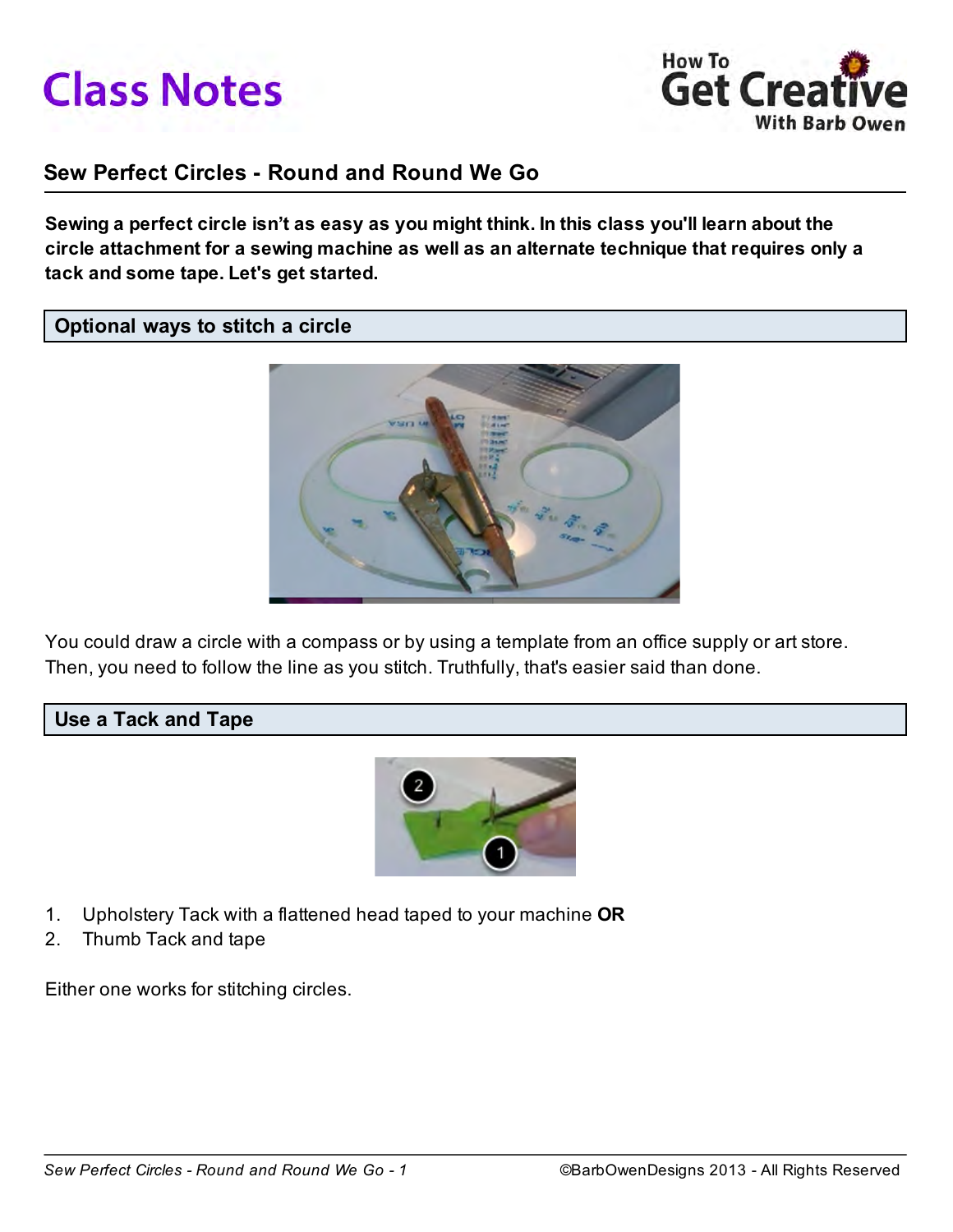



# Circular Embroidery Attachment



Most major brands of machines have a circular embroidery attachment. It's easy to use and guarantees a variety of easily sized circles.





The flower stitch foot is an inexpensive presser foot that can be used on most any sewing machine for some great small circle designs.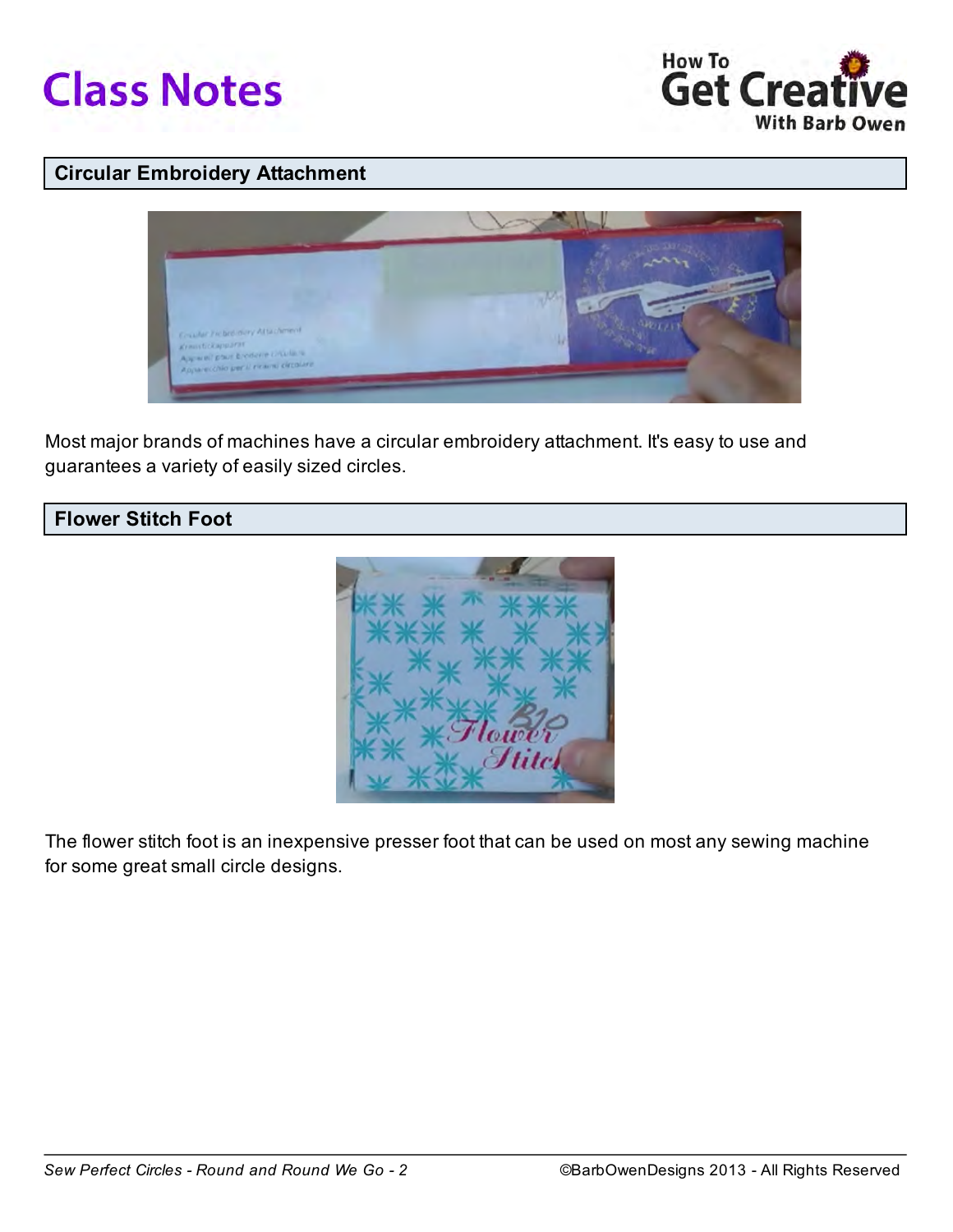



# You'll Need Stabilized Fabric



I'll be using plain muslin that I've stabilized with tear away stabilizer.

Stabilizers are available in packages or by the yard. Some stabilizers are meant to be cut away and others tear away.

# Temporary Spray Adhesive



You need something to attach the stabilizer to the fabric and the easiest way to do that is with a temporary spray adhesive. There are lots of brands of adhesive available.

Always spray the stabilizer rather than the fabric. By spraying into a box, you can contain most of the overspray.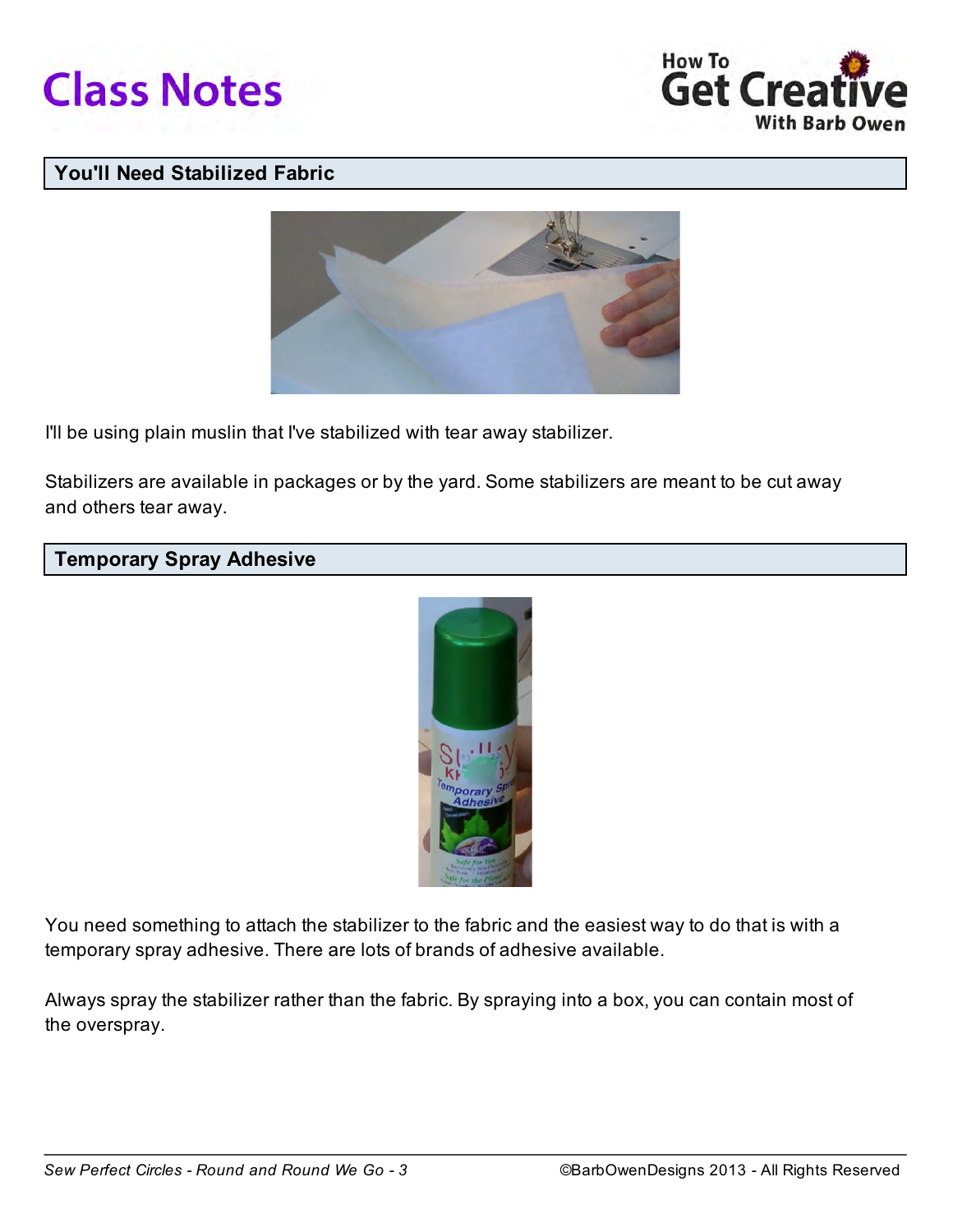



#### Needle



Topstitch needle - size 90/14

A topstitch needle has a bigger eye and causes less thread abrasion when stitching.

# Decorative Thread



Use good quality machine embroidery or decorative thread - 30 or 40 weight is easy to work with. You can find rayon, polyester and cotton decorative threads quite easily. For more dimensional stitching, try 12 weight thread which is quite a bit heavier.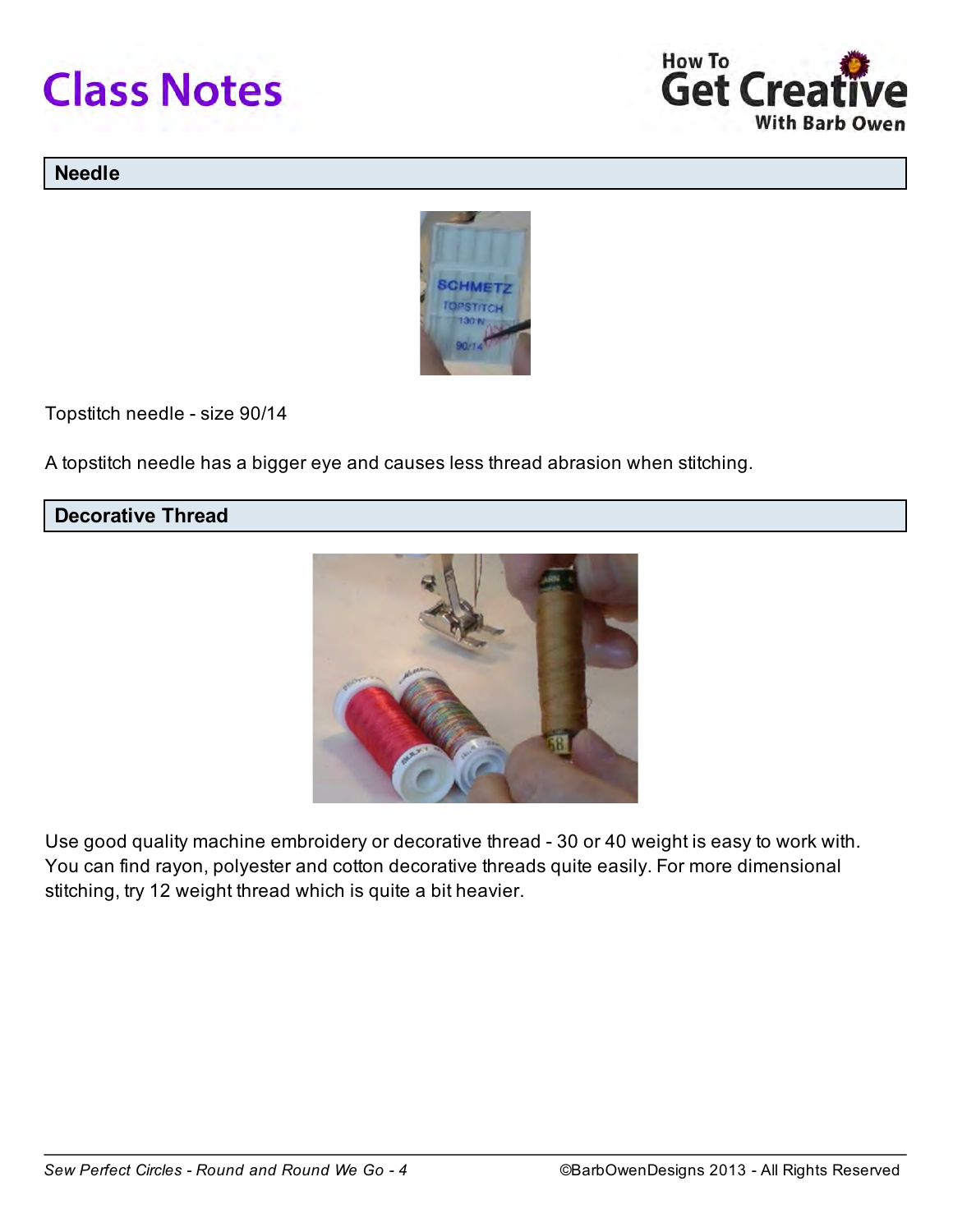



# Get Ready - Install the Circular Embroidery Attachment



Be careful of the sharp tack! That's where your fabric goes. Connect the attachment to the machine according to the instructions.

# Add Fabric



Place the stabilized fabric on the tack.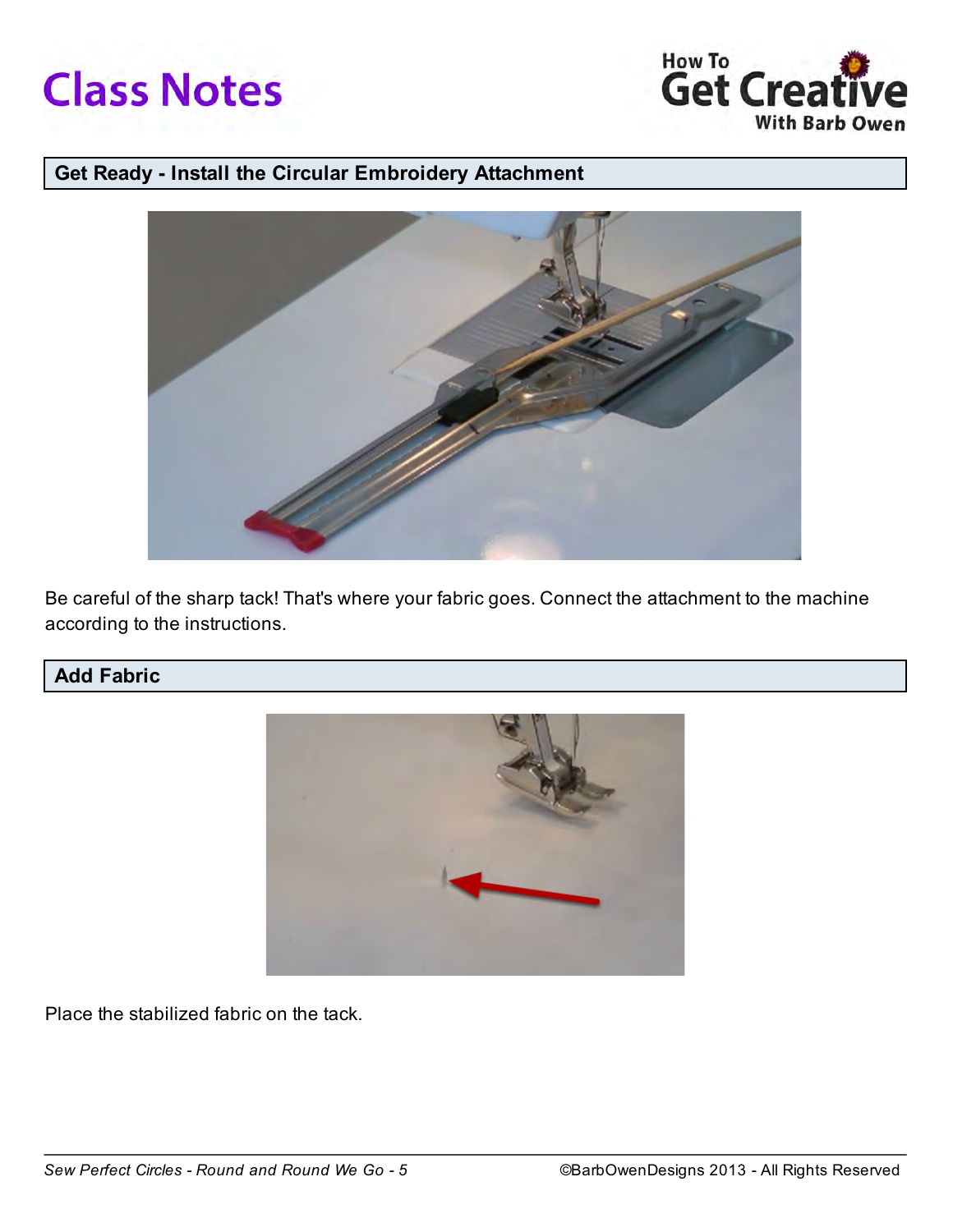



# Select a Stitch



Feed dogs are up.

Try various stitches to see what they look like.

The fabric rotates around the pin and voilá you have a circle!

Don't restrict the fabric as it stitches.

Stitch a bit slower than you might normally stitch.

# Adjust the Size



By sliding the pin to a different position, you can change the size of the circle.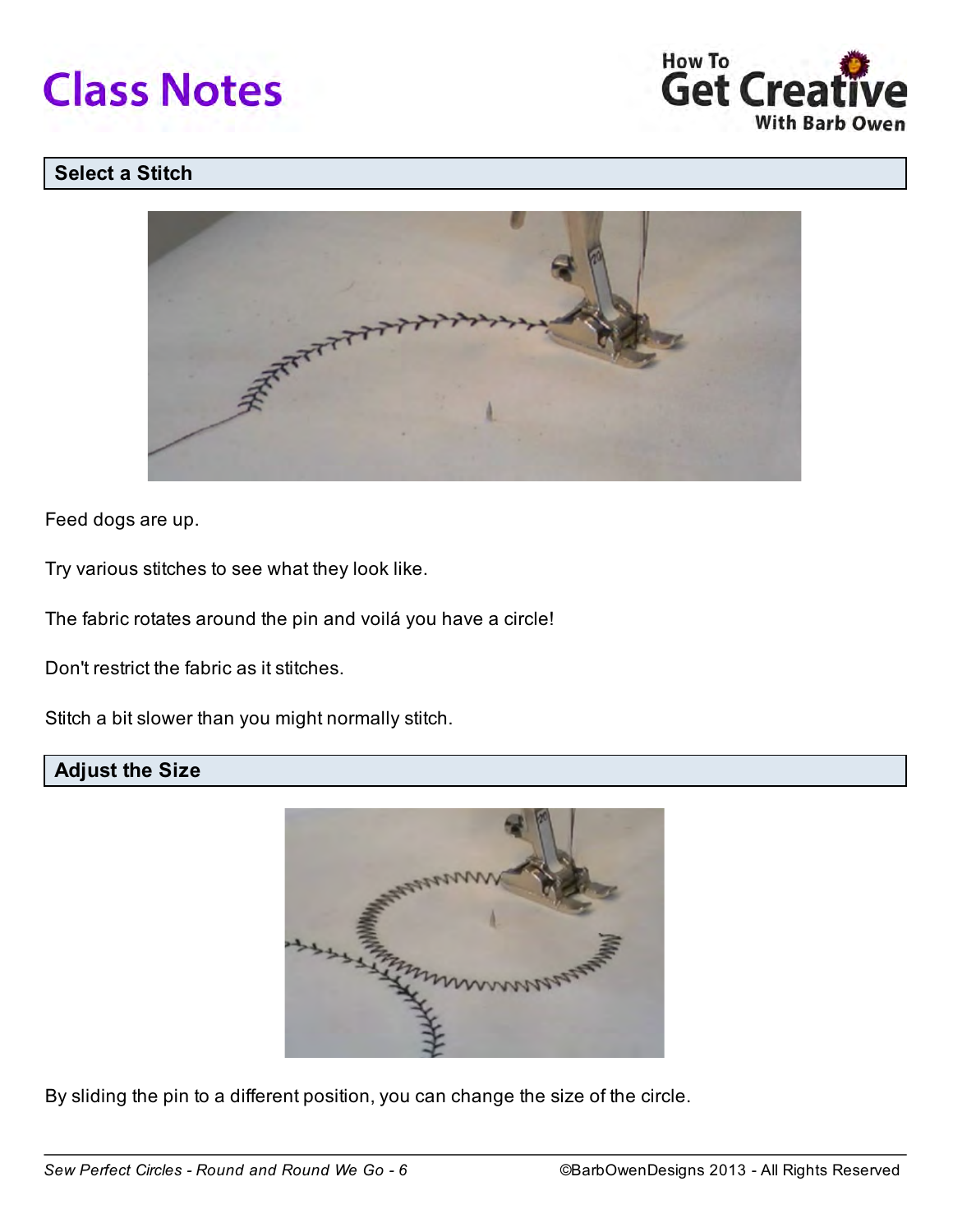



# Concentric Circles



If you leave the fabric on the pin and just change the location of the pin, you create concentric circles because you are using the same pivot point.

#### Experiment



The best way to learn to use this attachment is to experiment with different stitches and pin positions.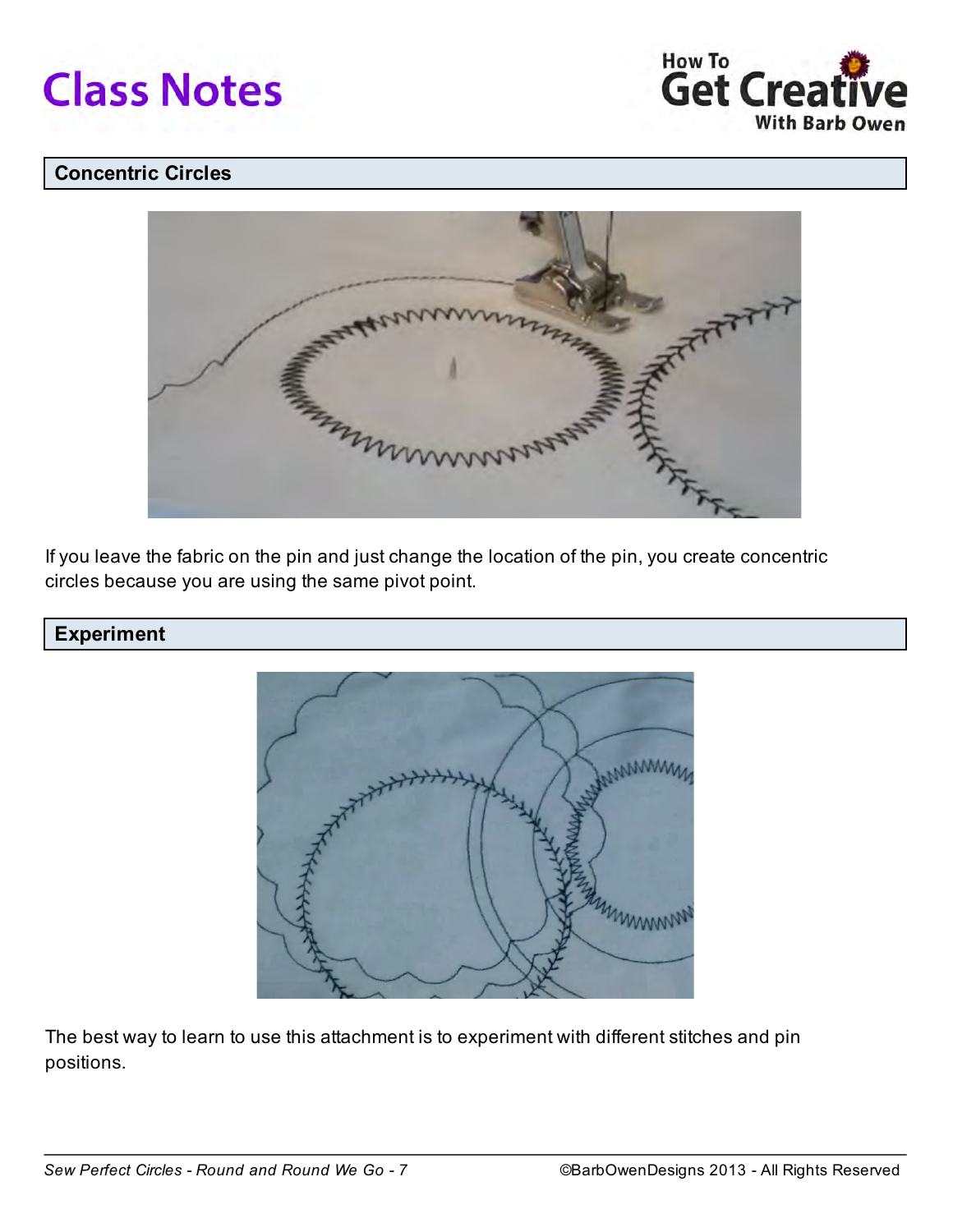



# Circle Appliqué



Place stabilized background fabric on the pin

Place the appliqué fabric over the pin, too. It's a good idea to starch this fabric.

Check to be sure that your circle will stitch completely on the patch of fabric by simply rotating the fabric on the pin before stitching.

First, stitch the circle with a straight stitch making sure that the patch is stitched down smoothly.

#### Trim



Trim the patch close to the stitching line with appliqué scissors.

If you don't have these special scissors, use a tiny trimming scissor and trim carefully.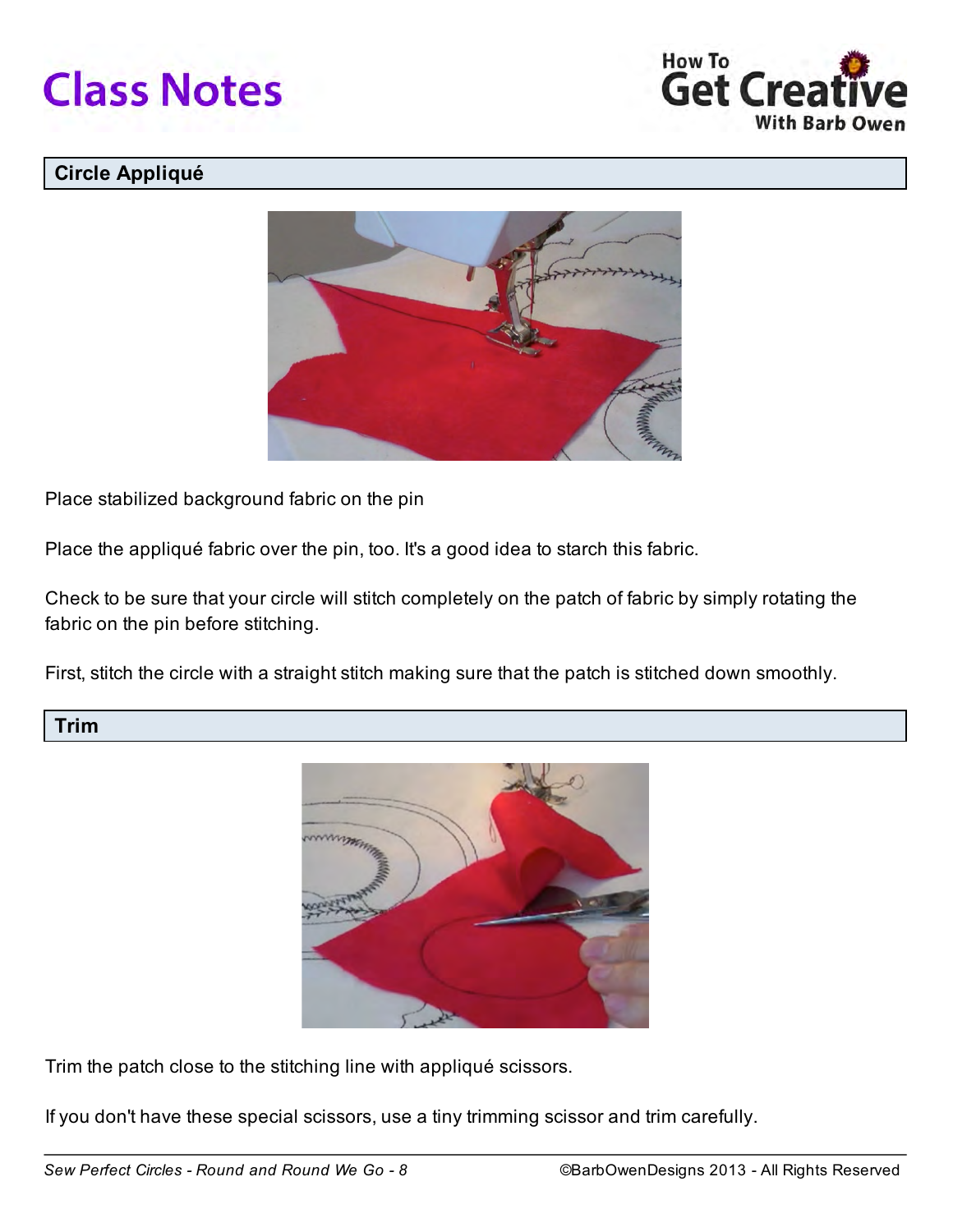



#### Replace the fabric on the pin



Place the fabric back on the pin in exactly the same pivot hole.

Second Stitching - select a zig zag stitch 3.5mm width and .75mm stitch length (not quite a satin stitch).

#### Stitch once more



And finally, increase the width of the zig zag slightly and decrease the length slightly. When the stitching is complete, you've stitched a perfectly appliquéd circle with a beautiful satin stitch. The sample shows part of the circle with the first zig zag stitching and the other part with the completed satin stitch.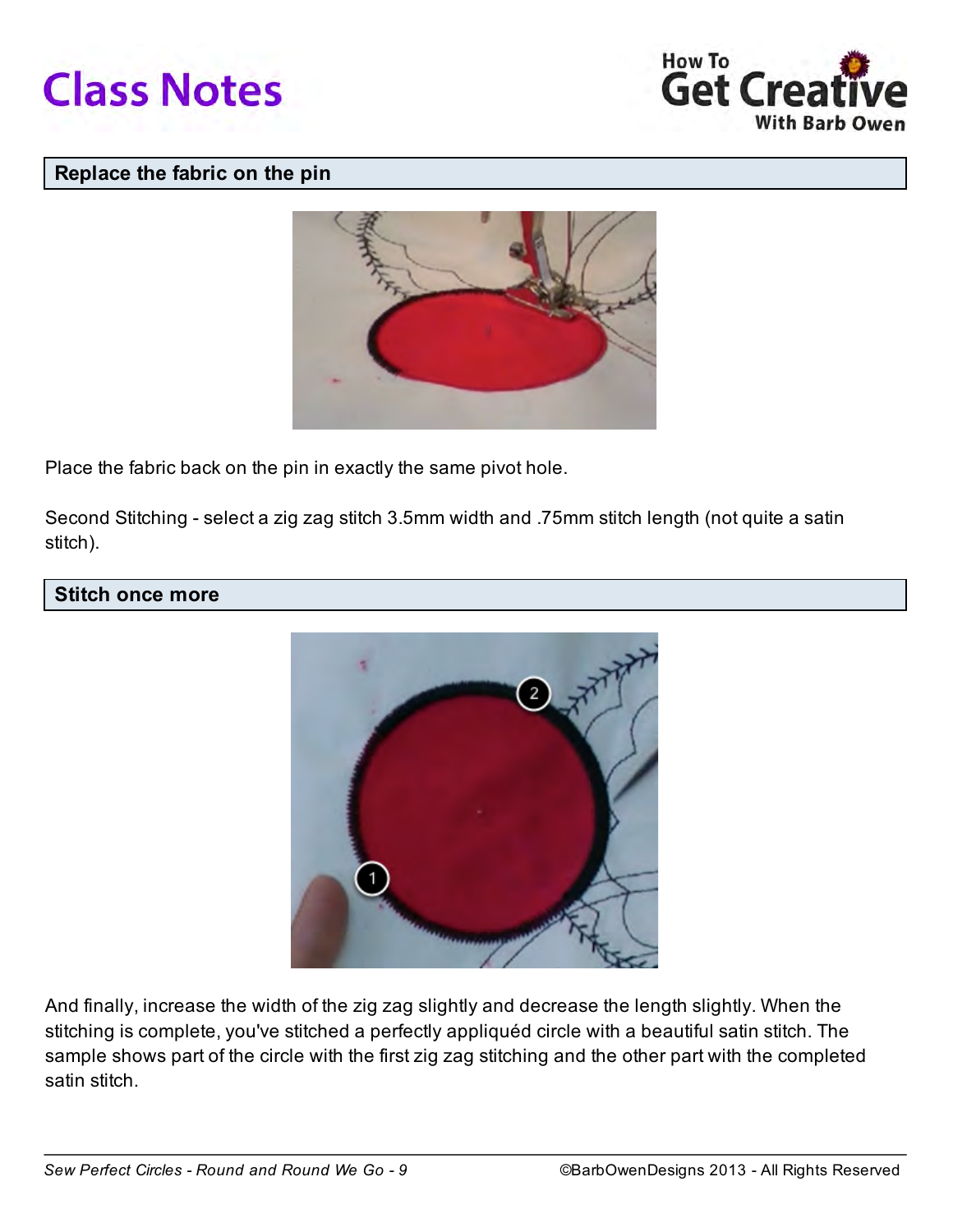



- 1. The first zig zag stitching
- 2. The second zig zag satin stitching.

#### Stitching a circle using a tack



Tape the tack (point up) to the bed of the machine. Use painter's tape because it doesn't leave sticky residue behind.

#### Add Fabric



Place the fabric onto the tack. (I'm using an upholstery tack, but you can use a thumb tack. The head of the tack needs to be as flat as possible.) Stitch.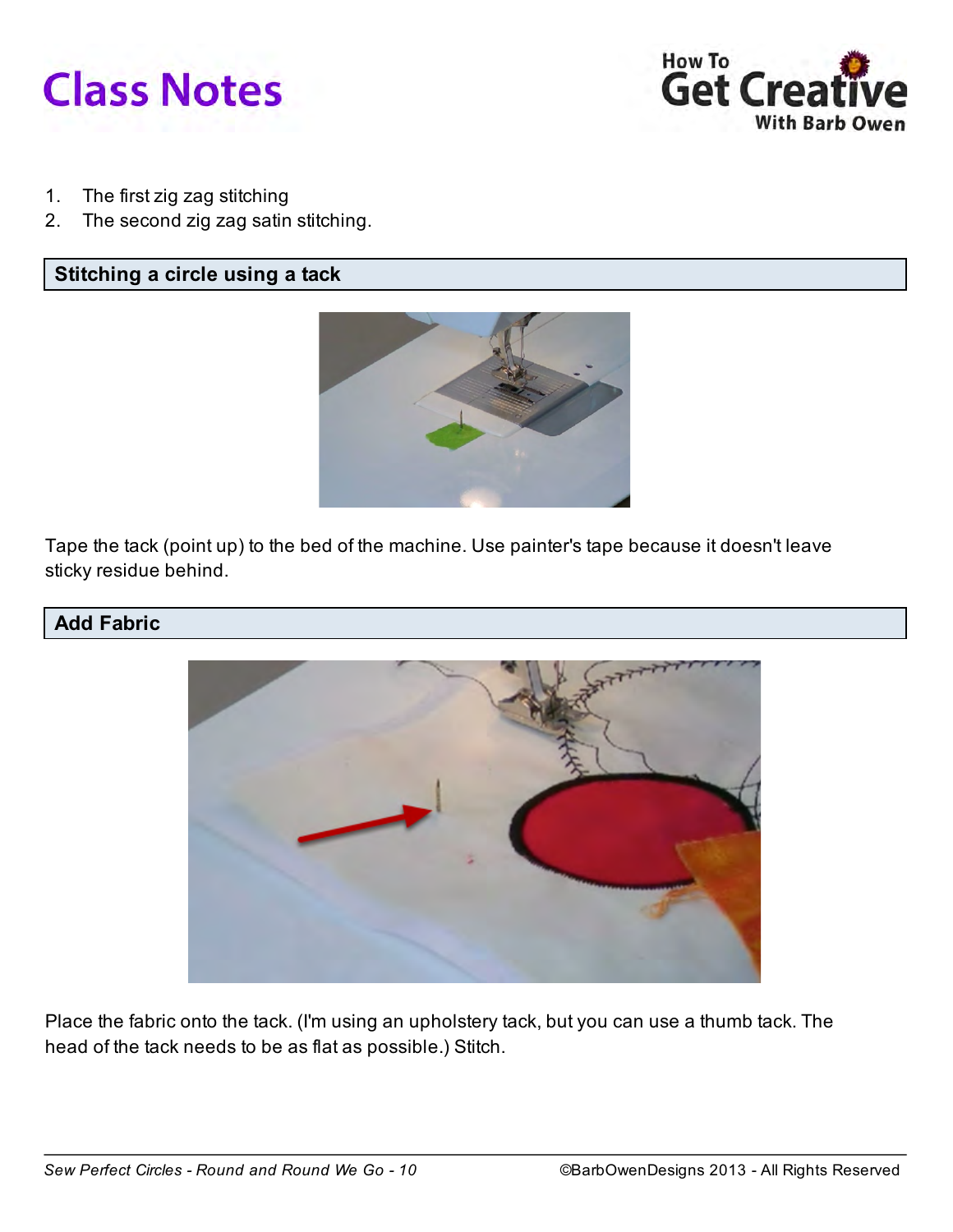# **Class Notes**



To stitch concentric circles, you have to physically move the tack each time while leaving the fabric in place on the tack. NOTE: An upholstery tack is heavier, so it leaves a bigger hole in fabric than a thumb tack.

#### Flower Stitcher



Install the foot. You may need a special shank adaptor for your machine.

Lower the feed dogs.

This foot works with utility or construction stitches - zig zag, blind hem stitch, etc. The 3-step zig zag is my favorite stitch to use with the Flower Stitcher

#### Flower Stitcher in Action



Do not restrict the fabric at all.

Sew rather slowly.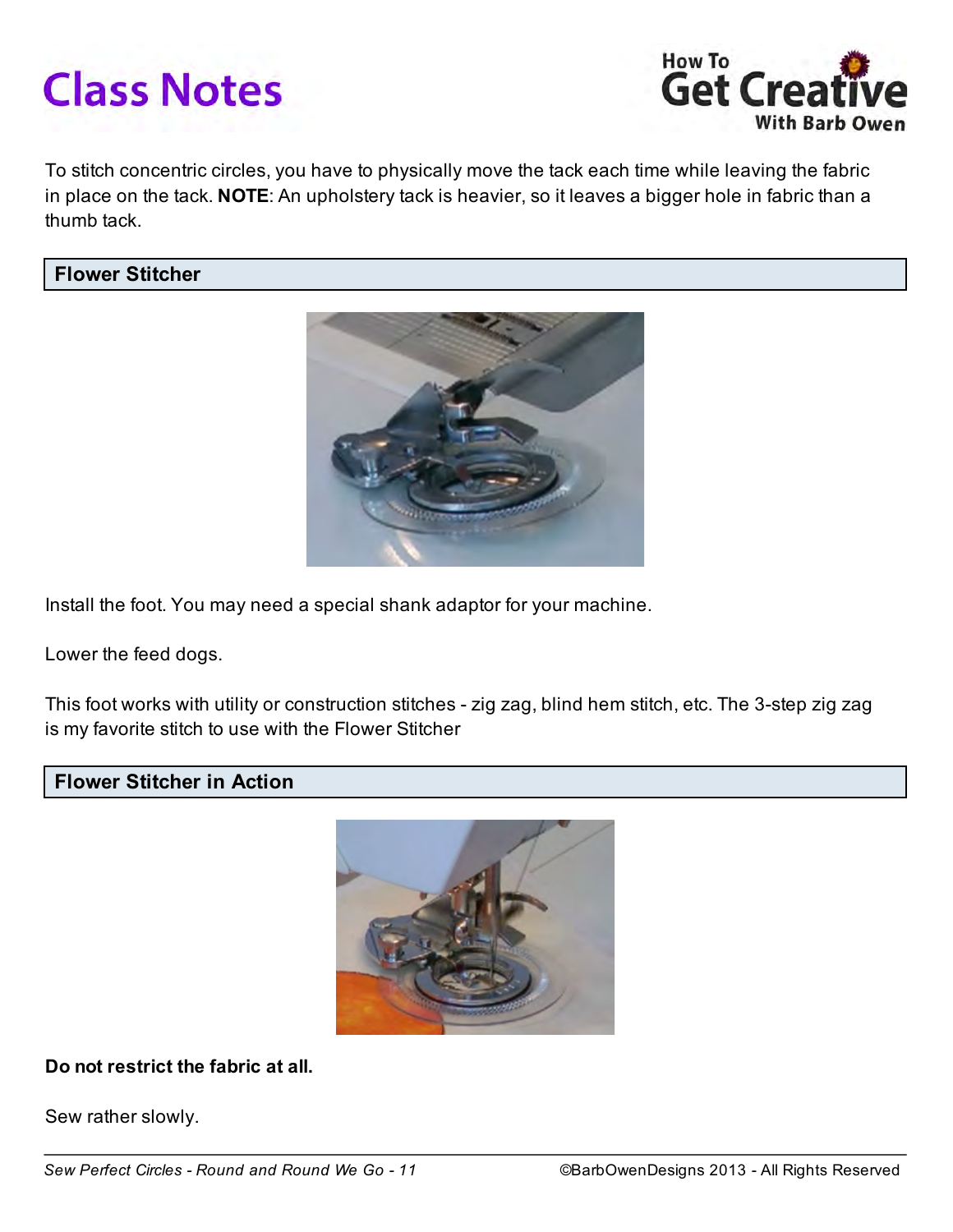



## The Flower



Cute, huh?

This flower is stitched with the 3-step zig zag. You can change the stitch width, but nothing else.

You can stitch the flower more than once for a heavier look.

It's a lot of fun to play with this foot. Experiment and keep notes on your results. I usually write my notes right on the fabric sample.

Play



Each of these flowers is stitched with the 3-step zig zag.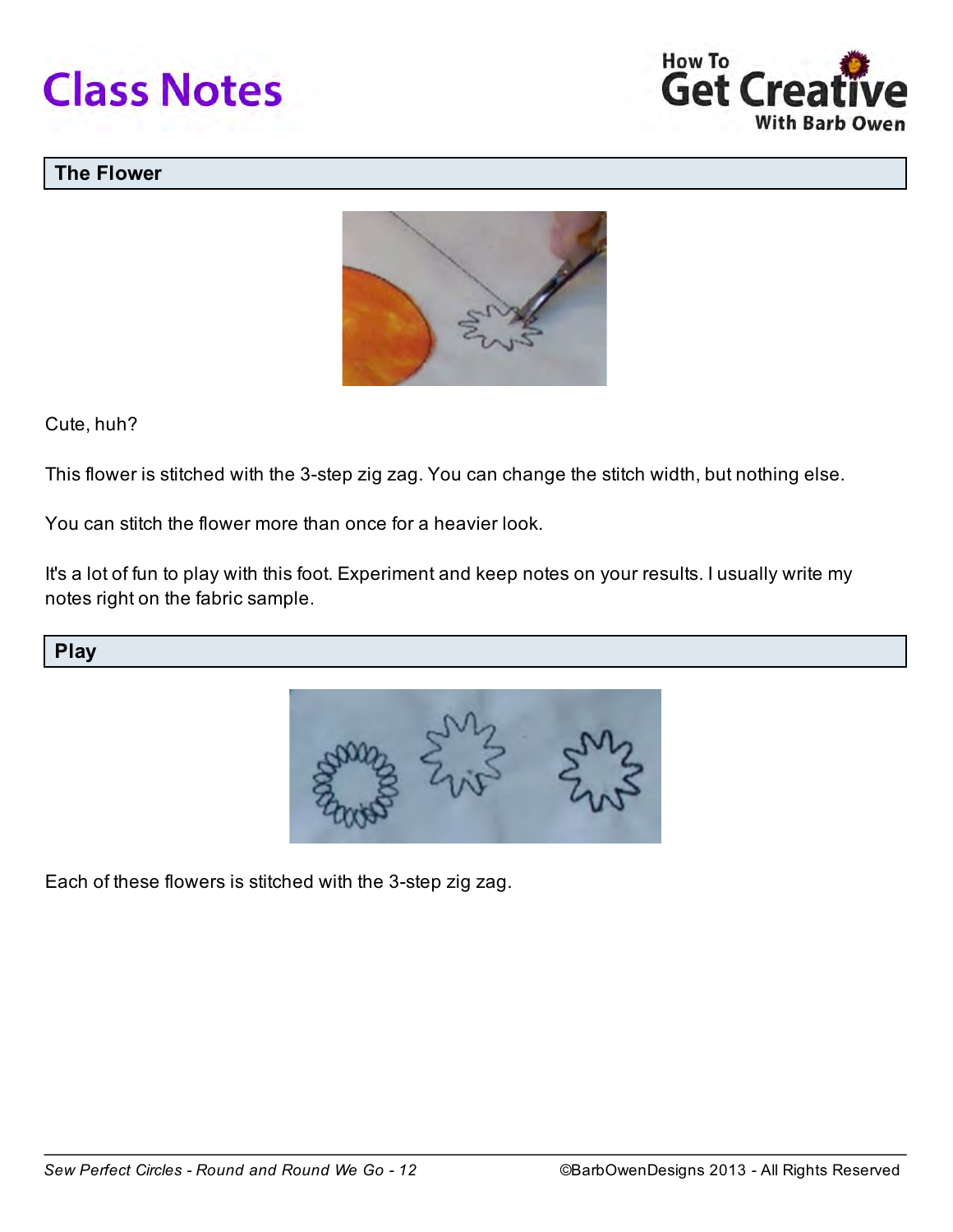



# Different Stitch



Here's an example using a different utility stitch.

It takes some practice to stitch concentric circles with the Flower Stitcher, but you can do it. Just remember that this foot stitches small circles only.

#### Pillow with Perfect Circles



I've used both the circular embroidery attachment and the Flower Stitcher on this pillow.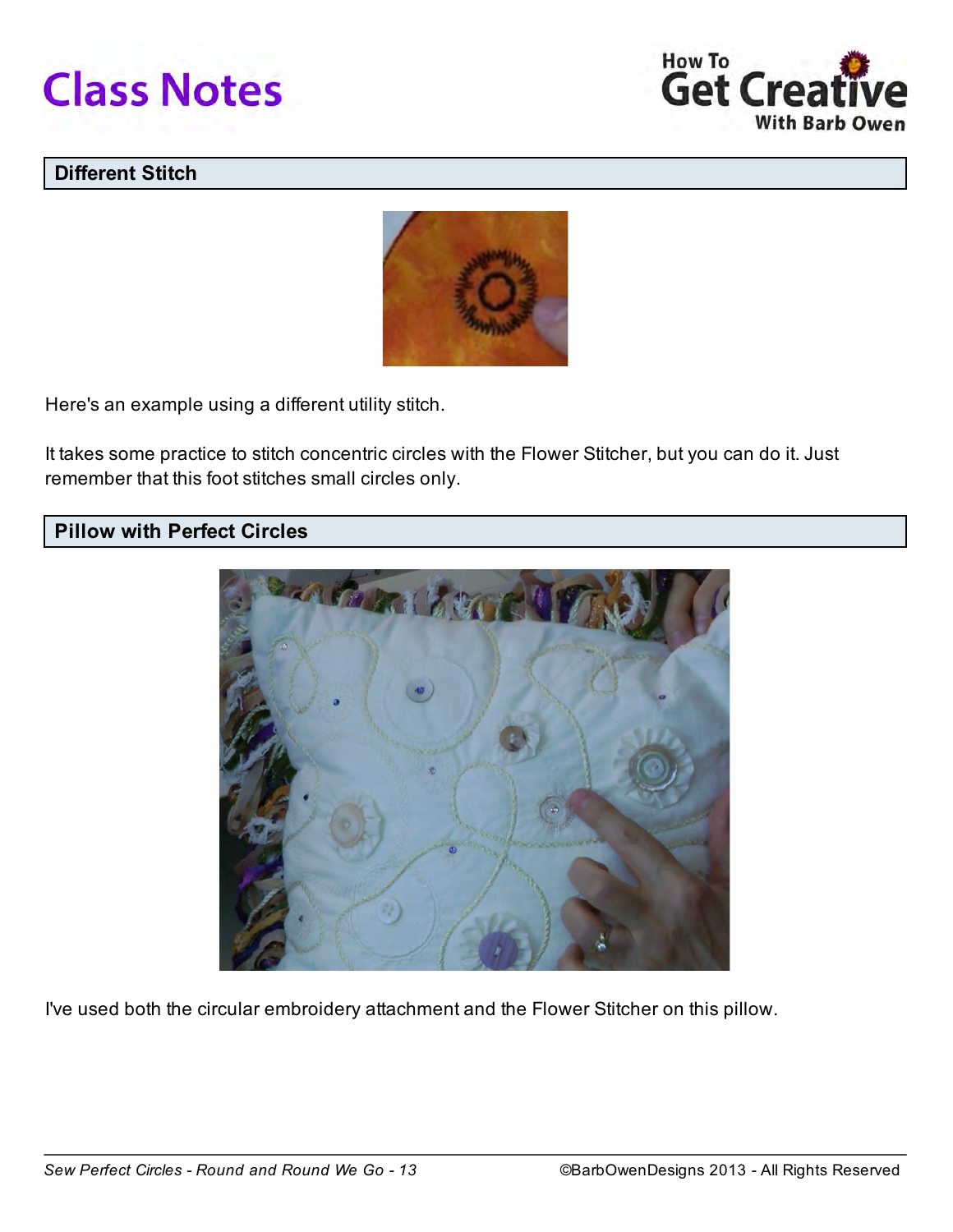



# Close up



Here are some of the details. You can see where I've created both large and small circles.

# Quilt Block



Each flower was stitched with the Flower Stitcher. Stems and leaves are free-motion embroidery.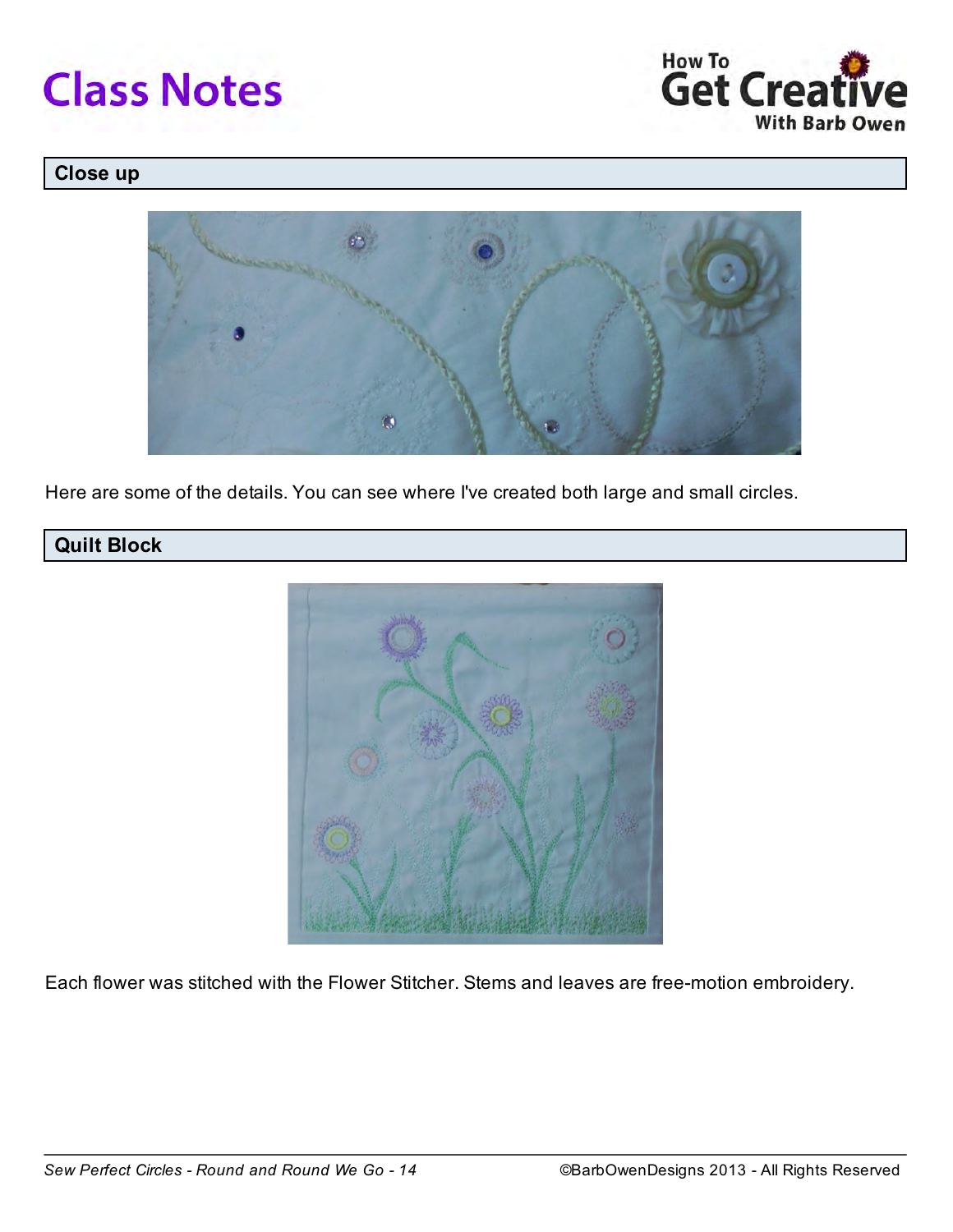



# Another Quilt Block



The concentric circles in this quilt block are created with the circular embroidery attachment.